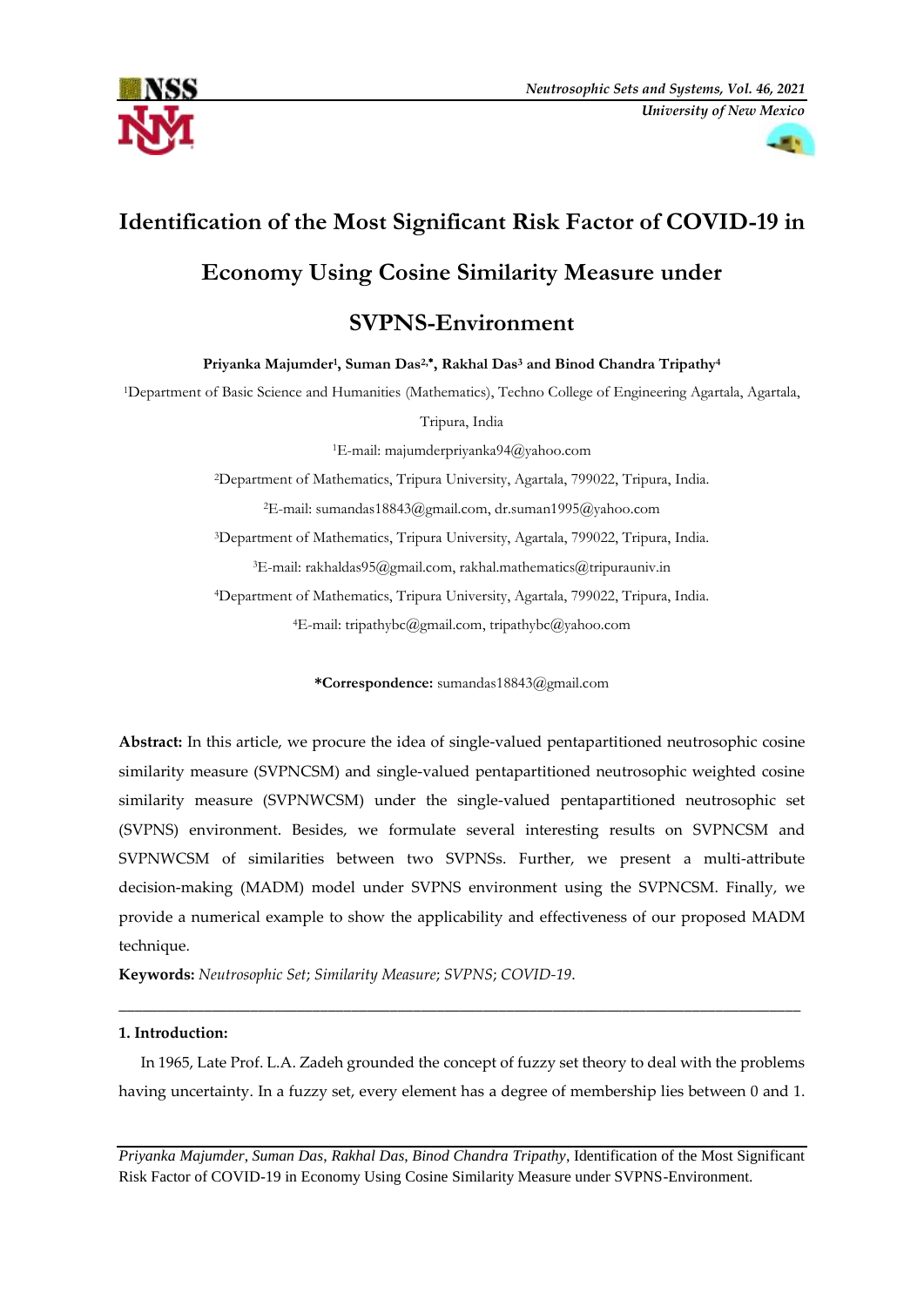In 1986, K. Atanassov presented the idea of intuitionistic fuzzy set by generalizing fuzzy set theory. In an intuitionistic fuzzy set, every element has both degree of membership and non-membership lies between 0 and 1. Many researchers around the globe applied the notion of fuzzy set, intuitionistic fuzzy set and their extensions in the area of theoretical and practical research. Smarandache [40] introduced the idea of neutrosophic set theory by extending the idea of fuzzy set and intuitionistic fuzzy set theory to deal with the events which cannot be easily express by the degree of membership and non-membership. In an neutrosophic set, every element has three independent memberships values namely truth, indeterminacy, and false membership values respectively lies between 0 and 1. The degree of indeterminacy of a mathematical expression plays a vital role in every MADM problem of this real world. Afterwards, Wang et al. [43] extended the idea of neutrosophic set, and grounded the notion of single-valued neutrosophic set (SVNS) in the year 2010, which is more effective in dealing with the situation having incomplete and indeterminate information. Till now, many mathematicians used SVNS and their extensions in several branches of this real world such as medical diagnosis [34, 35], fault diagnosis [46, 47], data mining [30], decision-making problems [5, 11-13, 15, 27-29, 32-33, 36, 48], etc.

In the year 2020, Mallick and Pramanik [25] grounded the notion of SVPNS by splitting the indeterminacy membership function into three independent membership function namely contradiction membership function, ignorance membership function and unknown membership function. Afterwards, the concept of pentapartitioned neutrosophic *Q*-ideals of pentapartitioned neutrosophic *Q*-algebra was introduced by Das et al. [10]. In 2021, Das et al. [13] proposed a MADM technique using tangent Similarity Measure under SVPNS environment. Recently, Das et al. [12] established a MADM strategy based on grey relational analysis under the SVPNS environment.

The rest of this article has been designed as follows:

Section 2 is on the preliminaries and relevant definitions. In section 3, we introduce the concept of SVPNCSM and SVPNWCSM of similarities between two SVPNSs. Further, we formulate some theorems and propositions on SVPNCSM and SVPNWCSM under the SVPNS environment. In section 4, we propose a MADM technique using the SVPNWCSM under the SVPNS environment. In section 5, we validate the proposed MADM technique by providing a real world numerical example. Section 6 presents the concluding remarks of our work done in this paper. In this section, we also state some future scope of research in this direction.

Throughout this article, we use the following short terms for the clarity of the presentation.

| <b>Short Terms</b>             |             |
|--------------------------------|-------------|
| Single-Valued Neutrosophic Set | <b>SVNS</b> |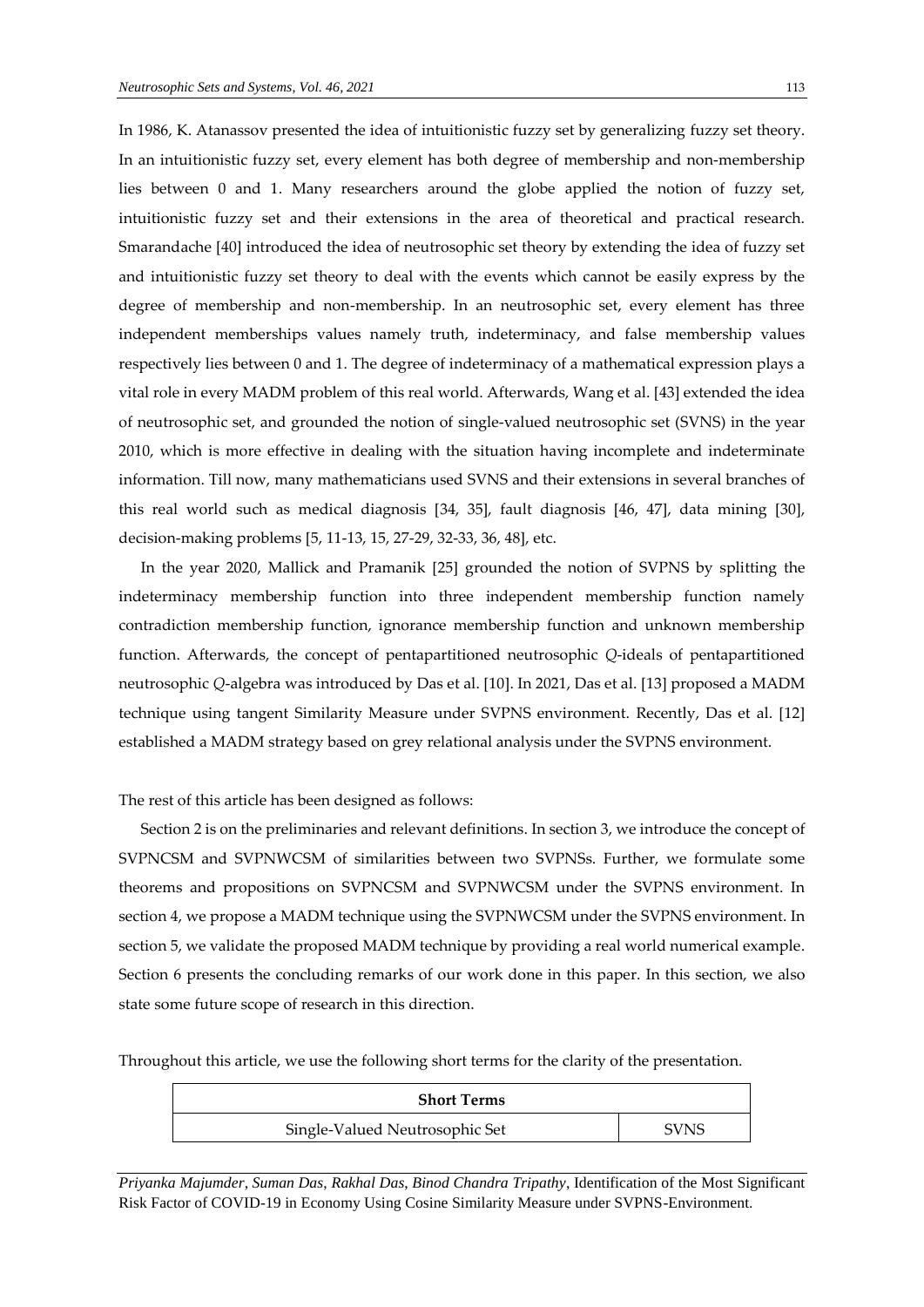| Multi-Attribute Decision Making                      | <b>MADM</b>     |
|------------------------------------------------------|-----------------|
| Single-Valued Pentapartitioned Neutrosophic Set      | <b>SVPNS</b>    |
| Single-Valued Pentapartitioned Neutrosophic Cosine   | <b>SVPNCSM</b>  |
| Similarity Measure                                   |                 |
| Single-Valued Pentapartitioned Neutrosophic Weighted | <b>SVPNWCSM</b> |
| <b>Cosine Similarity Measure</b>                     |                 |
| Decision Matrix                                      | DM              |
| Positive Ideal Alternative                           | <b>PIA</b>      |
| Accumulated Measure Function                         | AMF             |

#### **Preliminaries and Definitions:**

**2.** 

In the year 2020, Mallick and Pramanik [25] presented the notion of SVPNS as follows:

Assume that *U* be a universe of discourse. Then *L*, a SVPNS over *U* is defined by:

 $L = \{(\alpha, \Delta_L(\alpha), \Gamma_L(\alpha), \Pi_L(\alpha), \Omega_L(\alpha), \Phi_L(\alpha)) : \alpha \in U\}.$ 

Here,  $\Delta$ <sub>L</sub>,  $\Gamma$ <sub>L</sub>,  $\Omega$ <sub>L</sub> and  $\Phi$ <sub>L</sub> are the truth, contradiction, ignorance, unknown, and false membership functions from *U* to the unit interval [0, 1] respectively i.e.,  $\Delta\iota(\alpha)$ ,  $\Gamma\iota(\alpha)$ ,  $\Gamma\iota(\alpha)$ ,  $\Omega\iota(\alpha)$ ,  $\Phi\iota(\alpha) \in [0, 1]$ , for each  $\alpha \in U$ . So,  $0 \le \Delta_l(\alpha) + \Gamma_l(\alpha) + \Pi_l(\alpha) + \Omega_l(\alpha) + \Phi_l(\alpha) \le 5$ , for each  $\alpha \in U$ .

The absolute SVPNS (1*PN*) and the null SVPNS (0*PN*) over a fixed set *U* are defined as follows:

 $(i)$  1*PN* = { $(\alpha, 1, 1, 0, 0, 0)$ :  $\alpha \in U$ },

 $(ii)$   $0_{PN} = \{ (\alpha, 0, 0, 1, 1, 1) : \alpha \in U \}.$ 

Suppose that  $L = \{(\alpha, \Delta_L(\alpha), \Gamma_L(\alpha), \Pi_L(\alpha), \Omega_L(\alpha), \Phi_L(\alpha)) : \alpha \in U\}$  and  $M = \{(\alpha, \Delta_M(\alpha), \Gamma_M(\alpha), \Omega_M(\alpha), \Omega_M(\alpha), \Phi_L(\alpha), \Phi_L(\alpha), \Phi_L(\alpha), \Phi_L(\alpha), \Phi_L(\alpha), \Phi_L(\alpha)\}$  $\Phi_M(\alpha)$ :  $\alpha \in U$ } be any two SVPNSs over *U*. Then,

(*i*)  $L \subseteq M$  if and only if  $\Delta_L(\alpha) \leq \Delta_M(\alpha)$ ,  $\Gamma_L(\alpha) \leq \Gamma_M(\alpha)$ ,  $\Pi_L(\alpha) \geq \Pi_M(\alpha)$ ,  $\Omega_L(\alpha) \geq \Omega_M(\alpha)$ ,  $\Phi_L(\alpha) \geq$  $\Phi_M(\alpha)$ , for all  $\alpha \in U$ ;

(*ii*)  $L^c = \{(\alpha, \Phi_L(\alpha), \Omega_L(\alpha), 1 - \Pi_L(\alpha), \Gamma_L(\alpha), \Delta_L(\alpha)) : \alpha \in U\};$ 

(*iii*)  $L \cup M = \{(\alpha, \max \{\Delta \iota(\alpha), \Delta \omega(\alpha)\}, \max \{\Gamma \iota(\alpha), \Gamma \omega(\alpha)\}, \min \{\Pi \iota(\alpha), \Pi \omega(\alpha)\}, \min \{\Omega \iota(\alpha), \Omega \omega(\alpha)\}, \min \{\Delta \iota(\alpha)\}\}$ min  ${\Phi_L(\alpha), \Phi_M(\alpha)}$ :  $\alpha \in U$ ;

 $(iv)$   $L \cap M = \{(\alpha, \min\{\Delta_L(\alpha), \Delta_M(\alpha)\}, \min\{\Gamma_L(\alpha), \Gamma_M(\alpha)\}, \max\{\Pi_L(\alpha), \Pi_M(\alpha)\}, \max\{\Omega_L(\alpha), \Omega_M(\alpha)\}\}$  $max \{ \Phi_L(\alpha), \Phi_M(\alpha) \}$ :  $\alpha \in U$ .

Suppose that *L* = {(*p*, 0.6, 0.1, 0.3, 0.4, 0.5), (*q*, 0.9, 0.1, 0.2, 0.2, 0.1)} and *M* = {(*p*, 0.9, 0.2, 0.2, 0.1, 0.4), (*q*, 1.0, 0.3, 0.1, 0.2, 0.1)} be two SVPNSs over a universe of discourse *U* = {*p*, *q*}. Then,

 $(i) L \subset M$ ;

(*ii*) *L<sup>c</sup>* = {(*p*, 0.5, 0.4, 0.7, 0.1, 0.6), (*q*, 0.1, 0.2, 0.8, 0.1, 0.9)} and *M<sup>c</sup>* = {(*p*, 0.4, 0.1, 0.8, 0.2, 0.9), (*q*, 0.1, 0.2,  $[0.9, 0.3, 1.0]$ ;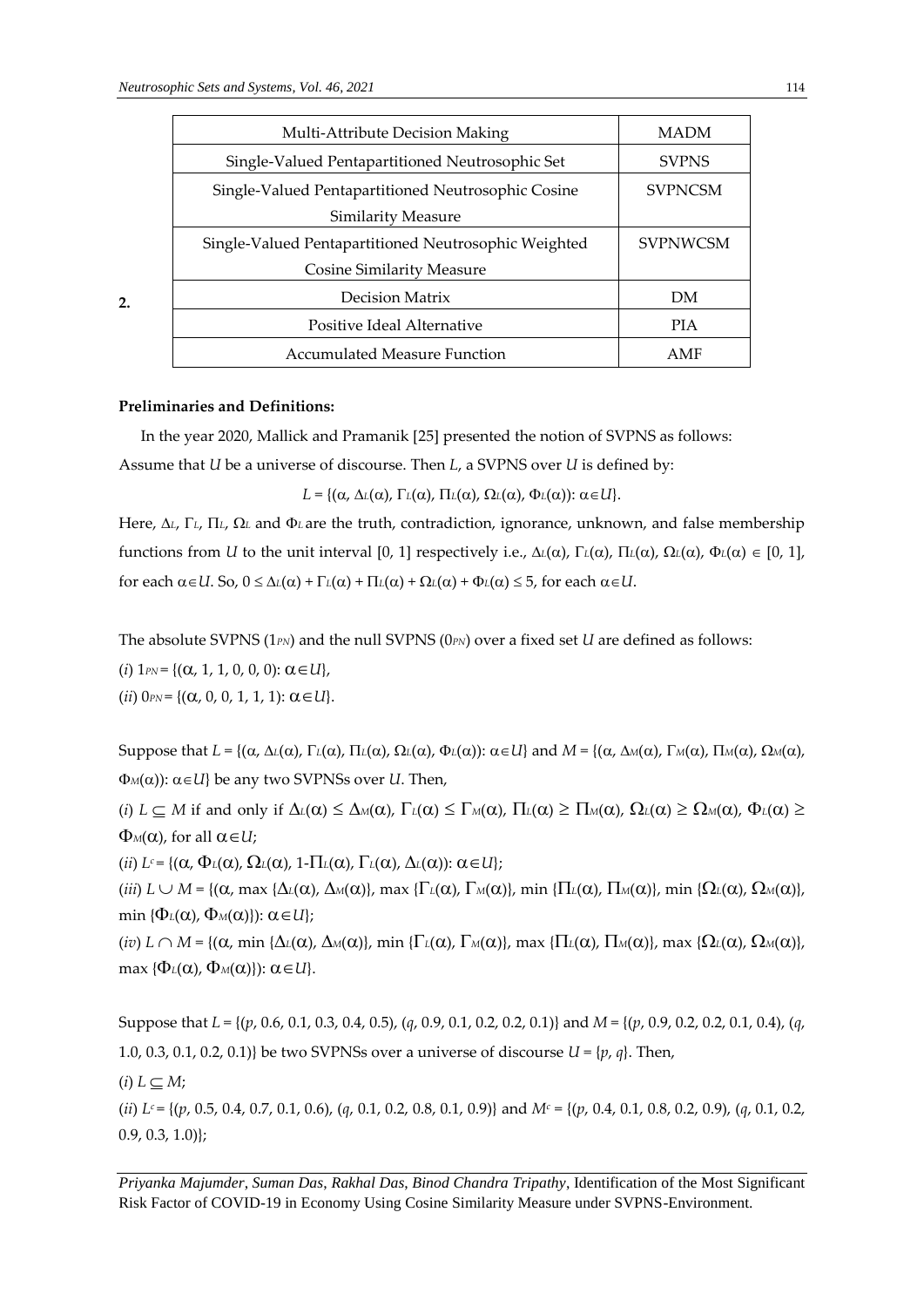$(iii) L \cup M = \{(p, 0.9, 0.2, 0.2, 0.1, 0.4), (q, 1.0, 0.3, 0.1, 0.2, 0.1)\};$ (*iv*) *L M* = {(*p*, 0.6, 0.1, 0.3, 0.4, 0.5), (*q*, 0.9, 0.1, 0.2, 0.2, 0.1)}.

#### **3. SVPNCSM and SVPNWCSM under the SVPNS Environment:**

In this section, we propose two similarity measures namely single-valued pentapartitioned neutrosophic cosine similarity measure (SVPNCSM) and single-valued pentapartitioned neutrosophic weighted cosine similarity measure (SVPNWCSM) under the SVPNS environment. Further, we formulate several interesting results on them under the SVPNS environment.

**Definition 3.1.** Let  $L = \{(\alpha, \Delta_l(\alpha), \Gamma_l(\alpha), \Pi_l(\alpha), \Omega_l(\alpha), \Phi_l(\alpha)) : \alpha \in U\}$  and  $M = \{(\alpha, \Delta_M(\alpha), \Gamma_M(\alpha), \Pi_l(\alpha), \Pi_l(\alpha), \Pi_l(\alpha), \Phi_l(\alpha), \Pi_l(\alpha), \Phi_l(\alpha), \Pi_l(\alpha), \Phi_l(\alpha)\}$  $\Omega_M(\alpha)$ ,  $\Phi_M(\alpha)$  :  $\alpha \in U$ } be two SVPNSs over a fixed set *U*. Then, the SVPNCSM of similarities between *L* and *M* is defined as follows:

$$
P_{\text{SVPNCSM}}(L, M) = 1 - \frac{1}{n} \sum_{\alpha \in U} \cos\left[\frac{\pi}{10} [\Delta_L(\alpha) - \Delta_M(\alpha)] + |\Gamma_L(\alpha) - \Gamma_M(\alpha)| + |\Pi_L(\alpha) - \Pi_M(\alpha)| + |\Omega_L(\alpha) - \Omega_M(\alpha)| \right]
$$
  
+|\Phi\_L(\alpha) - \Phi\_M(\alpha)|]. (1)

**Theorem 3.1.** If PSVPNCSM (*L*, *M*) be the SVPNCSM of similarities between the SVPNSs *L* and *M*, then the following holds:

 $(i)$   $0 \leq$  PsypNCSM  $(L, M) \leq 1$ ;

 $(iii)$  Psvpncsm $(L, M)$  = Psvpncsm $(M, L)$ ;

 $(iii) L = M \Longleftrightarrow$  PsypNCSM  $(L, M) = 0$ .

**Proof.** (*i*) We know that, the cosine function is a monotonic decreasing function in the interval [0,  $\pi/2$ ]. It is also lies in the interval [0, 1]. Hence,  $0 \leq$  PsvPNCSM (*L*, *M*)  $\leq$  1.

(*ii*) We have, PSVPNCSM (*L*, *M*)

$$
=1-\frac{1}{n}\sum_{d\in U}cos[\frac{\pi}{10}\left[\left|\Delta_L(d)-\Delta_M(d)\right|+\left|\Gamma_L(d)-\Gamma_M(d)\right|+\left|\Pi_L(d)-\Pi_M(d)\right|+\left|\Omega_L(d)-\Omega_M(d)\right|+\left|\Phi_L(d)-\Phi_M(d)\right|\right]]
$$

$$
=1-\frac{1}{n}\sum_{d\in U}cos[\frac{\pi}{10}\left[\left(\Delta_M(d)-\Delta_L(d)\right]+\left(\Gamma_M(d)-\Gamma_L(d)\right)+\left(\Pi_M(d)-\Pi_L(d)\right)+\left(\Omega_M(d)-\Omega_L(d)\right)+\left(\Phi_M(d)-\Phi_L(d)\right)\right]\right]
$$

 $=$  P<sub>SVPNCSM</sub>  $(M, L)$ 

Therefore,  $P_{\text{SVPNCSM}}(L, M) = P_{\text{SVPNCSM}}(M, L)$ .

(*iii*) Suppose that *L* and *M* be two SVPNSs over *U* such that *L* = *M*.

Now,  $L = M$ 

 $\Rightarrow$   $\Delta$ <sup>[</sup>(*d*)= $\Delta$ <sup>*M*</sup>(*d*),  $\Gamma$ <sup>[</sup>(*d*)= $\Gamma$ <sup>*M*</sup>(*d*),  $\Gamma$ <sup>[</sup>[(*d*)= $\Gamma$ <sup>*M*</sup>(*d*),  $\Omega$ <sup>[</sup>(*d*)= $\Omega$ <sup>*M*</sup>(*d*), and  $\Phi$ <sup>[</sup>(*d*)= $\Phi$ <sup>*M*</sup>(*d*), for all *d*  $\in$  *U* 

 $\Rightarrow |\Delta_L(d) - \Delta_M(d)| = 0$ ,  $|\Gamma_L(d) - \Gamma_M(d)| = 0$ ,  $|\Pi_L(d) - \Pi_M(d)| = 0$ ,  $|\Omega_L(d) - \Omega_M(d)| = 0$  and  $|\Phi_L(d) - \Phi_M(d)| = 0$ , for all  $d \in U$ 

Hence,  $\text{P}sv_{\text{PNCSM}}(L,M)$  = 1-  $\frac{1}{n}$  $\frac{1}{n}\sum_{d\in U}cos(0)=0.$ 

Conversely, suppose that  $P_{\text{SVPNSSM}}(W, M) = 0$ .

Now,  $P<sub>SVPNSSM</sub> (W, M) = 0$ 

 $\Rightarrow$   $|\Delta_L(d)-\Delta_M(d)|=0$ ,  $|\Gamma_L(d)-\Gamma_M(d)|=0$ ,  $|\Pi_L(d)-\Pi_M(d)|=0$ ,  $|\Omega_L(d)-\Omega_M(d)|=0$ ,  $|\Phi_L(d)-\Phi_M(d)|=0$ , for all  $d\in U$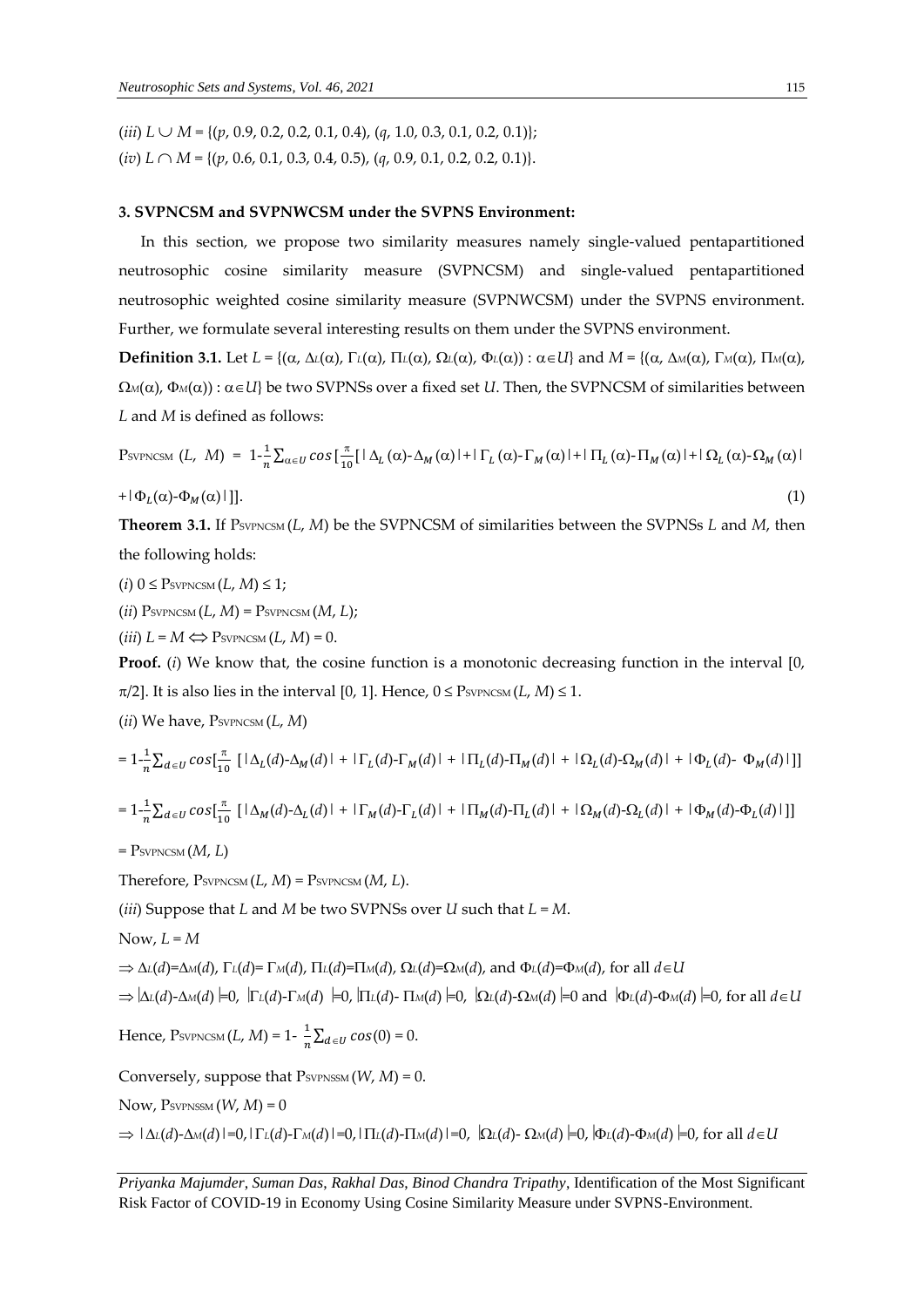$\Rightarrow$   $\Delta$ <sup>L</sup>(*d*)= $\Delta$ M(*d*),  $\Gamma$ <sup>L</sup>(*d*)= $\Gamma$ M(*d*),  $\Pi$ <sup>L</sup>(*d*)= $\Pi$ M(*d*),  $\Omega$ <sup>L</sup>(*d*)= $\Omega$ M(*d*), and  $\Phi$ <sup>L</sup>(*d*)= $\Phi$ M(*d*), for all *d*∈*U* Hence,  $L = M$ .

**Theorem 3.2.** If *L*, *M* and *C* be three SVPNSs over a fixed set *U* such that  $L \subseteq M \subseteq C$ , then  $P_{\text{SVPNCSM}}(L, M)$  $\leq$  Psvpncsm (*L*, *C*) and Psvpncsm (*M*, *C*)  $\leq$  Psvpncsm (*L*, *C*).

**Proof.** Suppose that *L*, *M* and *C* be three SVPNSs over a fixed set *U* such that *L*<sub>*C*</sub>*M*<sup>*C*</sup>*C*. So,  $\Delta$ *l*(*d*) ≤  $\Delta M(d)$ ,  $\Gamma_L(d) \leq \Gamma_M(d)$ ,  $\Pi_L(d) \geq \Pi_M(d)$ ,  $\Omega_L(d) \geq \Omega_M(d)$ ,  $\Phi_L(d) \geq \Phi_M(d)$ ,  $\Delta M(d) \leq \Delta C(d)$ ,  $\Gamma_M(d) \leq \Gamma_C(d)$ ,  $\Pi_M(d) \geq \Gamma_L(d)$  $\Pi_c(d)$ ,  $\Omega_M(d) \ge \Omega_c(d)$ ,  $\Phi_M(d) \ge \Phi_c(d)$ ,  $\Delta_L(d) \le \Delta_c(d)$ ,  $\Gamma_L(d) \le \Gamma_c(d)$ ,  $\Pi_L(d) \ge \Pi_c(d)$ ,  $\Omega_L(d) \ge \Omega_c(d)$ ,  $\Phi_L(d) \ge \Omega_c(d)$  $\Phi$ *c*(*d*), for all  $d \in U$ .

Therefore,  $|\Delta L(d) - \Delta M(d)| \le |\Delta L(d) - \Delta C(d)|$ ,  $|\Gamma L(d) - \Gamma M(d)| \le |\Gamma L(d) - \Gamma C(d)|$ ,  $|\Pi L(d) - \Pi M(d)| \le |\Pi L(d) - \Gamma C(d)|$ ,  $|Q_L(d) - Q_M(d)| \leq |Q_L(d) - Q_C(d)|$ ,  $|Q_L(d) - Q_M(d)| \leq |Q_L(d) - Q_C(d)|$ , for all  $d ∈ U$ . Therefore, PSVPNCSM (*L*, *M*)

$$
=1-\frac{1}{n}\sum_{d\in U}cos[\frac{\pi}{10}[\Delta_L(d)-\Delta_M(d)]+|\Gamma_L(d)-\Gamma_M(d)|+|\Pi_L(d)-\Pi_M(d)|+|\Omega_L(d)-\Omega_M(d)|+|\Phi_L(d)-\Phi_M(d)|]
$$
  
\n
$$
\leq 1-\frac{1}{n}\sum_{d\in U}cos[\frac{\pi}{10}[\Delta_L(d)-\Delta_C(d)]+|\Gamma_L(d)-\Gamma_C(d)|+|\Pi_L(d)-\Pi_C(d)|+|\Omega_L(d)-\Omega_C(d)|+|\Phi_L(d)-\Phi_C(d)|]
$$
  
\n
$$
= \text{PsvPNCSM}(L, C)
$$

Hence,  $P_{\text{SVPNCSM}}(L, M) \leq P_{\text{SVPNCSM}}(L, C)$ .

Further, we have  $|\Delta M(d) - \Delta C(d)| \le |\Delta L(d) - \Delta C(d)|$ ,  $|\Gamma M(d) - \Gamma C(d)| \le |\Gamma L(d) - \Gamma C(d)|$ ,  $|\Pi M(d) - \Pi C(d)| \le |\Pi L(d) - \Gamma C(d)|$ *C*(*d*)|,  $|Q_M(d) - Q_C(d)| \leq |Q_L(d) - Q_C(d)|$ ,  $|Q_M(d) - Q_C(d)| \leq |Q_L(d) - Q_C(d)|$ , for all *d*∈*U*.

Therefore, PSVPNCSM (*M*, *C*)

$$
=1-\frac{1}{n}\sum_{d\in U}cos[\frac{\pi}{10}[\Delta_M(d)-\Delta_C(d)]+|\Gamma_M(d)-\Gamma_C(d)|+|\Pi_M(d)-\Pi_C(d)|+|\Omega_M(d)-\Omega_C(d)|+|\Phi_M(d)-\Phi_C(d)|]
$$
  

$$
\leq 1-\frac{1}{n}\sum_{d\in U}cos[\frac{\pi}{10}[\Delta_L(d)-\Delta_C(d)]+|\Gamma_L(d)-\Gamma_C(d)|+|\Pi_L(d)-\Pi_C(d)|+|\Omega_L(d)-\Omega_C(d)|+|\Phi_L(d)-\Phi_C(d)|]
$$

 $=$  P<sub>SVPNCSM</sub> $(L, C)$ 

Hence,  $P_{\text{SVPNCSM}}(M, C) \leq P_{\text{SVPNCSM}}(L, C)$ .

**Definition 3.2.** Assume that, *L* = {(*d*, *L*(*d*), *L*(*d*), *L*(*d*), *L*(*d*), *L*(*d*)) : *dU*} and *W*= {(*d*, *W*(*d*), *W*(*d*),  $\Pi_{W}(d)$ ,  $\Omega_{W}(d)$ ,  $\Phi_{W}(d)$ ) :  $d \in U$ } be two SVPNSs over a universe of discourse *U*. Then, the single valued pentapartitioned neutrosophic weighted cosine similarity measure (in short SVPNWCSM) between *L* and *W* is defined by:

$$
P_{\text{SVPNWCSM}}(L, W) = 1 - \frac{1}{n} \sum_{d \in U} w_d \cdot \cos\left[\frac{\pi}{10} [\Delta_L(d) - \Delta_W(d)] + |\Gamma_L(d) - \Gamma_W(d)| + |\Pi_L(d) - \Pi_W(d)| + |\Omega_L(d) - \Omega_W(d)| + |\Omega_L(d) - \Omega_W(d)|\right]
$$
\n
$$
|\Phi_L(d) - \Phi_W(d)|] \tag{2}
$$
\n
$$
\text{where, } \sum_{d \in U} w_d = 1.
$$

Now, we formulate the following results in view of the above theorems:

*Priyanka Majumder*, *Suman Das*, *Rakhal Das*, *Binod Chandra Tripathy*, Identification of the Most Significant Risk Factor of COVID-19 in Economy Using Cosine Similarity Measure under SVPNS-Environment.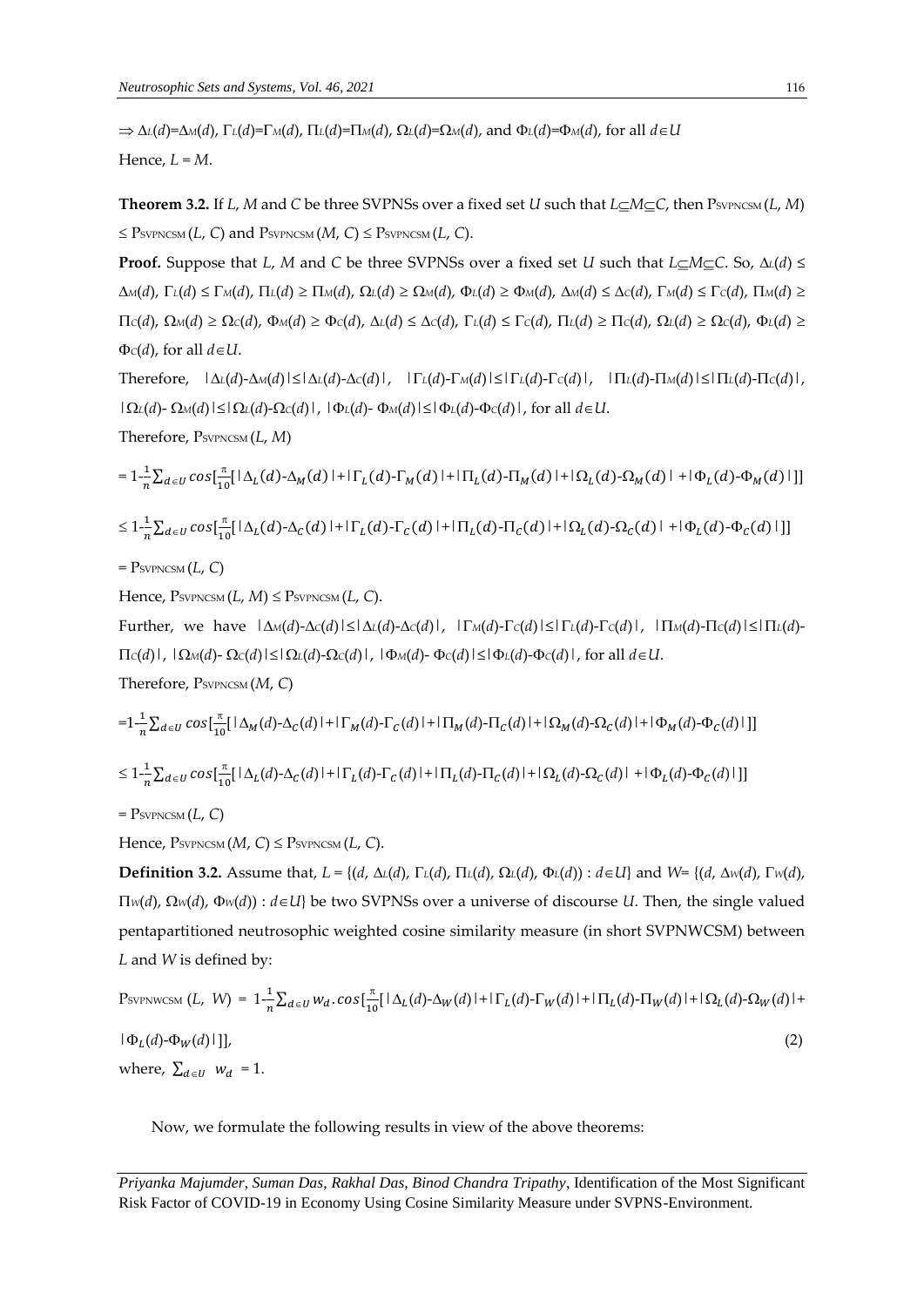**Proposition 3.1.** Let PSVPNWCSM (*L*, *W*) be the SVPNWCSM of similarities between the SVPNSs *L* and *W*. Then,

 $(i)$  0  $\leq$  PsypNWCSM  $(L, W) \leq 1$ ;

 $(iii)$  PsvpNWCSM  $(L, W)$  = PsvpNWCSM  $(W, L)$ ;

 $(iii)$  PsvPNWCSM  $(L, W) = 0$  iff  $L = W$ .

**Proposition 3.2.** If *L*, *M* and *W* be three SVPNSs over a universe of discourse *U* such that  $L \subseteq M \subseteq W$ , then  $P$ SVPNWCSM  $(L, M) \leq P$ SVPNWCSM  $(L, W)$  and  $P$ SVPNWCSM  $(M, W) \leq P$ SVPNWCSM  $(L, W)$ .

#### **4. SVPNCSM Based MADM Strategy under SVPNS Environment:**

In this section, an attempt is made to propose a MADM strategy under the SVPNS environment using the SVPNCSM of similarities between two SVPNSs.

Let us consider a MADM problem, where  $U = \{U_1, U_2, ..., U_p\}$  and  $A = \{A_1, A_2, ..., A_q\}$  denotes the set of all possible alternatives and attributes respectively. Then, a decision maker can give their evaluation information for each alternative  $U_i$  ( $i = 1, 2, \ldots, p$ ) with respect to the each attribute  $A_i$ (*j* = 1, 2,…..., *q*) by using a SVPNS. By using the decision maker's whole evaluation information, we can form a decision matrix (DM).

The steps of our proposed MADM strategy are discussed below. Figure 1 represents the flow chart of the proposed MADM strategy.

#### **Step-1: Formation of the DM by using SVPNS**

In this step, we can build a DM by using the decision maker's evaluation information  $P_{U_i}$ = {( $A_j$ ,  $\Delta_{ij}(U_i, A_j)$ ,  $\Gamma_{ij}(U_i, A_j)$ ,  $\Pi_{ij}(U_i, A_j)$ ,  $\Omega_{ij}(U_i, A_j)$ ,  $\Phi_{ij}(U_i, A_j)$ ):  $A_j \in A$  for each alternative  $U_i(i = 1, 2, ..., n)$  $p$ ) with respect to the attributes  $A_j$ ( $j = 1, 2, ..., q$ ), where ( $\Delta_{ij}(U_i, A_j)$ ,  $\Gamma_{ij}(U_i, A_j)$ ,  $\Pi_{ij}(U_i, A_j)$ ,  $\Omega_{ij}(U_i, A_j)$  $(H_j)$ ,  $\Phi_{ij}(U_i, H_j)$  = ( $U_i$ ,  $H_j$ ) (say) ( $i = 1, 2, ..., p$ , and  $j = 1, 2, ..., q$ ) indicates the evaluation information of alternatives  $U_i$  ( $i = 1, 2, ..., p$ ) with respect to the attribute  $A_j$  ( $j = 1, 2, ..., q$ ).

The DM can be expressed as follows:

| DМ             | $A_1$        | A <sub>2</sub> | . | . | $A_q$        |
|----------------|--------------|----------------|---|---|--------------|
| $U_1$          | $(U_1, A_1)$ | $(U_1, A_2)$   |   | . | $(U_1, A_q)$ |
| U <sub>2</sub> | $(U_2, A_1)$ | $(U_2, A_2)$   | . |   | $(U_2, A_9)$ |
| .              | .            | .              | . | . | .            |
| .              | .            | .              | . | . | .            |
|                |              |                |   |   |              |
| $U_p$          | $(U_p, A_1)$ | $(U_p, A_2)$   |   |   | $(U_p, A_q)$ |

#### **Step-2: Determination of the Weights for Each Attribute**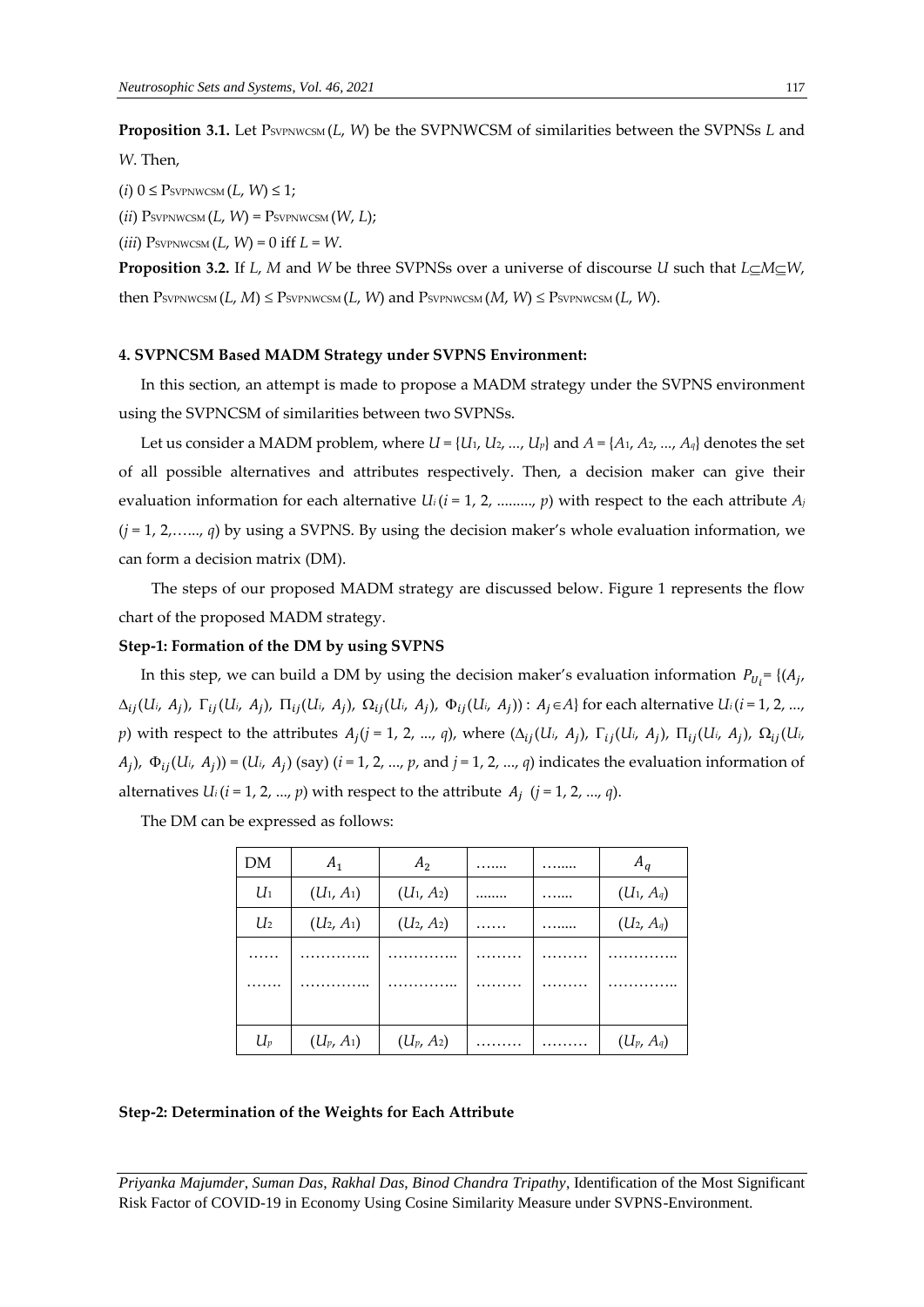In every MADM strategy, the determination of weights for every attributes is an important task. If the information of attributes' weight is completely unknown, then the decision maker can use the compromise function to calculate the weights for each attribute.

The compromise function of  $\beta_j$  for each  $U_j$  is defined as follows:

$$
\beta_j = \sum_{i=1}^p (3 + \Delta_{ij}(U_i, A_j) + \Gamma_{ij}(U_i, A_j) - \Pi_{ij}(U_i, A_j) - \Omega_{ij}(U_i, A_j) - \Phi_{ij}(U_i, A_j))/5.
$$
 (3)

Then, the weight of the *j*-th attribute is defined by  $w_j = \frac{\beta_j}{\pi q}$  $\sum_{j=1}^{q} \beta_j$ (4)

Here,  $\sum_{i=1}^{q} w_i$  $_{j=1}^{4} w_j = 1.$ 

#### **Step-3: Selection of the Positive Ideal Alternative (PIA)**

In this step, the decision maker can form the PIA by using the maximum operator for all the attributes.

The positive ideal alternative *I* is defined as follows:

$$
I = (C_1, C_2, \ldots, C_q), \tag{5}
$$

where  $C_j$  = (max { $\Delta_{ij}(U_i, A_j)$ : *i*=1, 2, 3, ....., *p*}, max { $\Gamma_{ij}(U_i, A_j)$ : *i*=1, 2, 3, ....., *p*}, min { $\Pi_{ij}(U_i, A_j)$ : *i*=1, 2, 3, ….., *p*}, min {(*Ui*, *Aj*): *i=*1, 2, 3, ….., *p*}, min {(*Ui*, *Aj*): *i=*1, 2, 3, ….., *p*}), *j* = 1, 2, …., *q*. (6)

#### **Step-4: Determination of the Accumulated Measure Values**

In this step, we use an accumulated measure function (AMF) to aggregate the SVPNCSM corresponding to each alternative.

The AMF is defined by 
$$
P_{AMF}(U_i) = \sum_{j=1}^{q} w_j
$$
.  $P_{SVPNCSM}((U_i, A_j), C_j)$ ,  
where,  $(U_i, A_j) = (\Delta_{ij}(U_i, A_j), \Gamma_{ij}(U_i, A_j), \Pi_{ij}(U_i, A_j), \Omega_{ij}(U_i, A_j), \Phi_{ij}(U_i, A_j)).$  (7)

#### **Step-5: Ranking of the Alternatives**

Finally, we prepare the ranking order of alternatives based on the descending order of accumulated measure values. The alternative associated with the lowest accumulated measure value is the best suitable alternatives.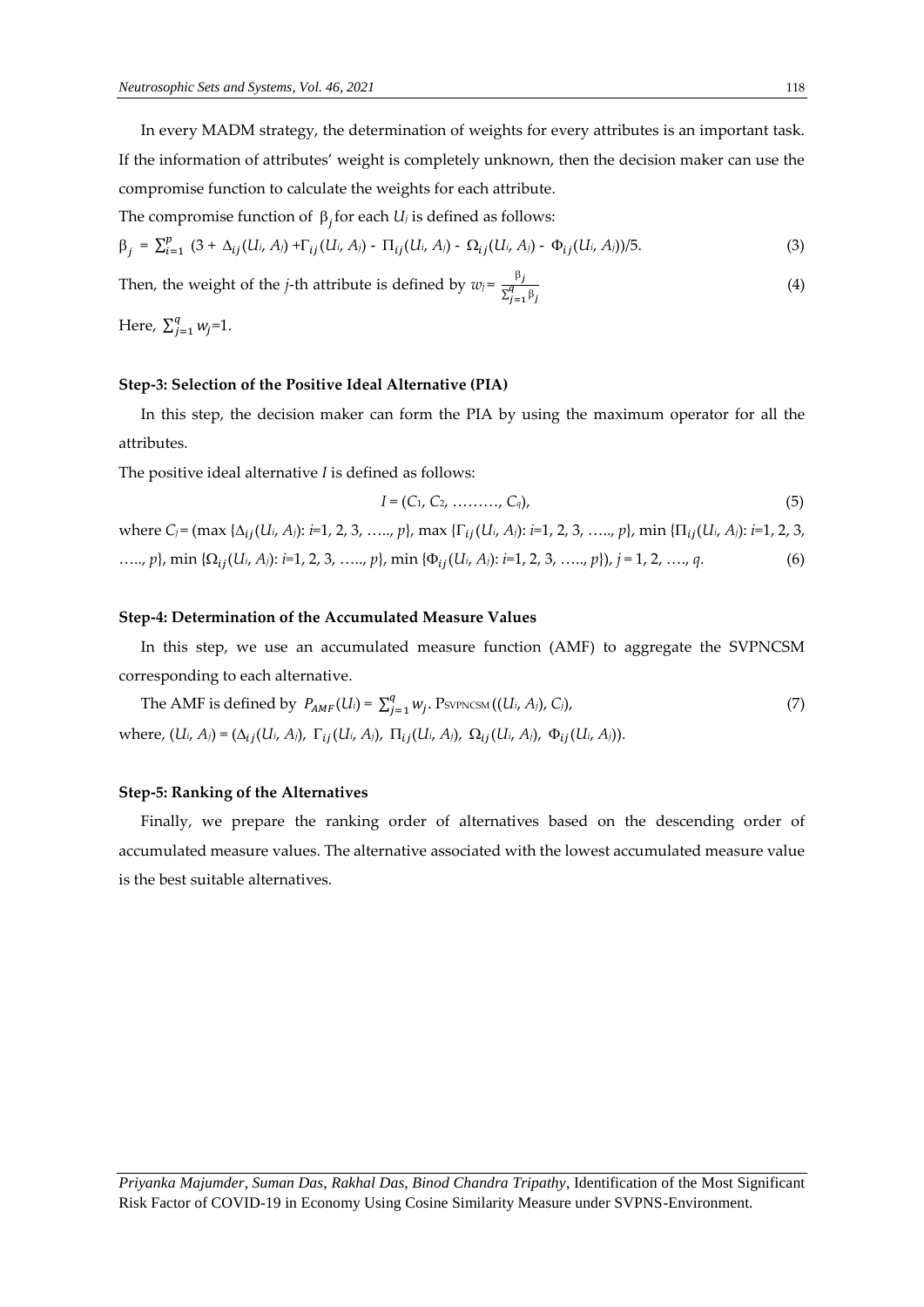

**Figure-1: Proposed MADM-Strategy**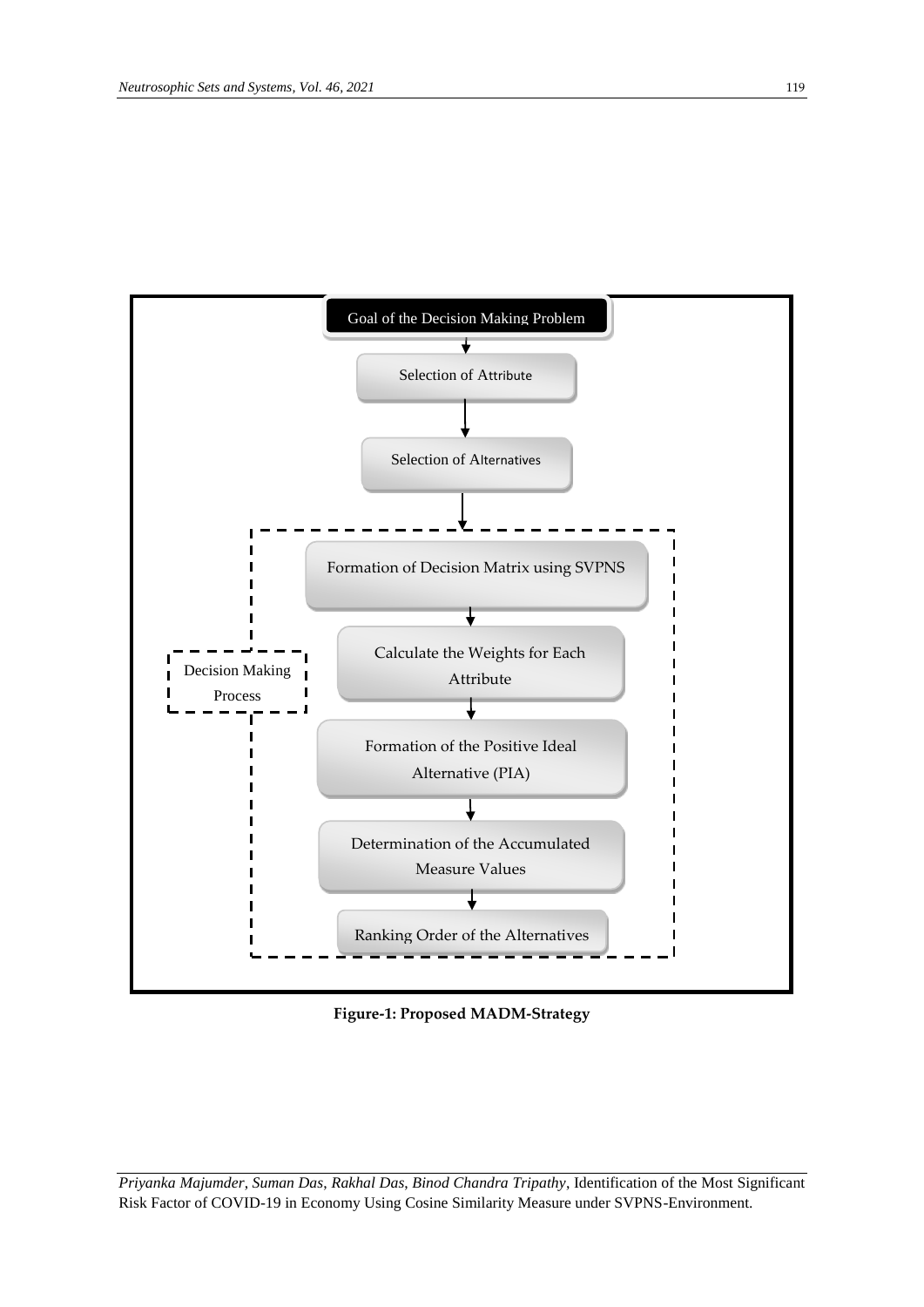#### **5. Application of the Proposed MADM Strategy:**

In this section, we present a numerical example to show the applicability of our proposed MADM strategy.

#### **Example 5.1.** "**Identification of the Most Significant Risk Factor of COVID-19 in the Economy**".

Presently, the world is under the threat of a deadly virus named Corona Virus. The COVID-19 makes an unbelievable provocation with very serious social and economic outcomes [17]. As per the World Health Organization (WHO), Corona Virus disease is a pandemic [44]. On 31<sup>st</sup> December 2019, it was reported to the World Health Organization that a number of pneumonia cases due to an unknown cause had happened in Wuhan city of China [45]. In January 2020 a new virus was spotted which was later named as the 2019 Novel Corona Virus responsible for the outbreak. In February 2020, WHO named the Virus as Corona Virus Disease 2019 as it had appeared in 2019 [26]. This virus influences immediately to a person's lungs and has symptoms similar to influenza and pneumonia [37]. Although it is not known correctly the process to transmit of COVID-19 from man to man, the method of transmission is same as other respiratory diseases [1, 36]. Environmental factors have a vital role in the movement of the virus [7]. Many researchers observed and established many techniques to cope up with medical and decision-making obstacles. Till  $11<sup>th</sup>$  July 2021, the total number of confirmed case are 187,280,697 which have been reported worldwide, with 4,043,032 died and 171,255,731 recovered [8, 44]. The COVID-19 pandemic poses an immense threat to people's health and livelihood more specifically the employment [18]. A large number of countries have imposed lockdown and as a result, companies cannot afford to run smoothly. According to UNESCO, more than 188 countries have halted schools, colleges, and universities, responsible to affect the educations of nearly 90% of the world's students. The lockdown has caused the renewal of the environment, with the factories being closed and reduction in transportation vehicles use. COVID-19 improved the air quality in various parts of the world due to the imposing of lockdown [17].

Coronavirus has quickly influenced our everyday life, organizations, upset the world exchange and developments. Recognizable proof of the sickness at a beginning phase is essential to control the spread of the infection since it quickly spreads from one individual to another. The greater part of the nations has hindered their assembling of the items [17]. The different businesses and areas are influenced by the reason for this sickness; these incorporate the drugs business, sun based force area, the travel industry, Information and gadgets industry. This infection makes critical thump on impacts on the day by day life of residents, just as about the worldwide economy. So in this paper,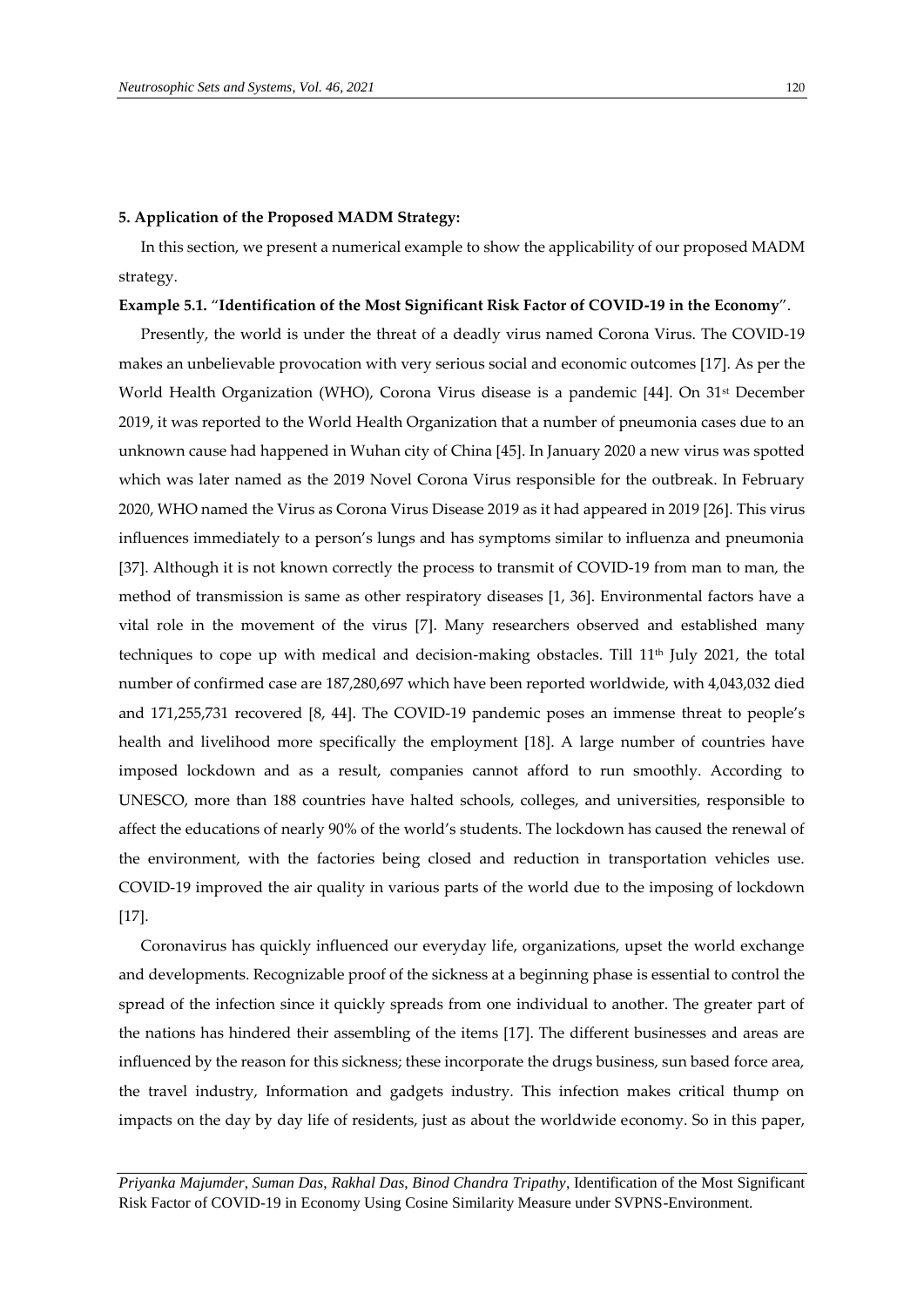we have focused on the bad impacts of COVID-19 on economy to survive in this COVID-19 phase. Some factors of economy are effected by COVID-19 [24], these are (i) Slowing of the manufacturing of essential goods (*U*1), (ii) Disrupt the supply chain of products (*U*2), (iii) Losses in national and international business (*U*3) (iv) Poor cash flow in the market (*U*4) and (v) Significant slowing down in the revenue growth (*U*5). All these factors are selected from Literature review (*A*1), Expert survey (*A*2) and Media survey (*A*3). Although, all these factors are effected by COVID-19 pandemic phase but all factors are not equally effected. So the main objective of the present investigation is to identify the most significant effected economical factor affected by COVID-19 pandemic phase. For identify the most significant indicators we use a novel similarity measure namely SVPNCSM under SVPNS environment. All the factors *U*1, *U*2, *U*3, *U*4, and *U*<sup>5</sup> are consider as alternatives and *A*1, *A*<sup>2</sup> and *A*<sup>3</sup> are consider as attribute. Figure-2 depicts the decision hierarchy of the current problem. Recently Majumder et al. [24] used decision making techniques for select the most significant for speeding the COVID-19. Majumder [23] also used PNN (Polynomial Neural Network) model for predicting confirmed and death cases daily. [Assessing the unemployment problem](https://www.koreascience.or.kr/article/JAKO202034651879103.page) was studied by Nguyen [31] using decision making technique. Aydin and Seker [4] proposed a MADM model to choose the suitable location for isolation in a hospital. Alkan and Kahraman [3] developed a model to evaluate the significant strategies of government against in COVID-19 period with the help of TOPSIS method under the q-rung orthopair fuzzy environment. Ahmad et al. [2] proposed a technique to identifying affected cases globally using the fuzzy cloud based COVID-19.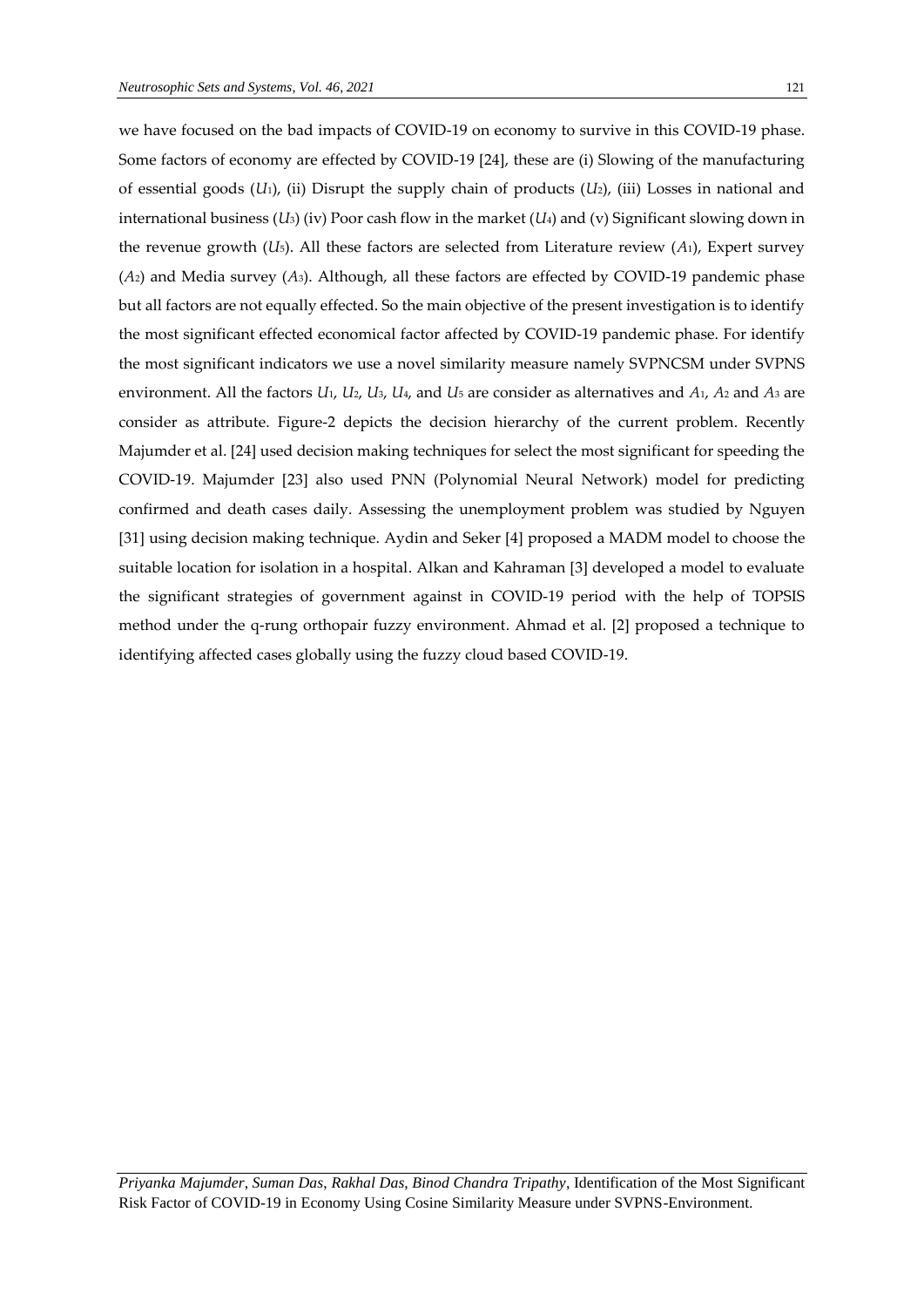

**Figure- 2: Decision Hierarchy of the Current Problem.**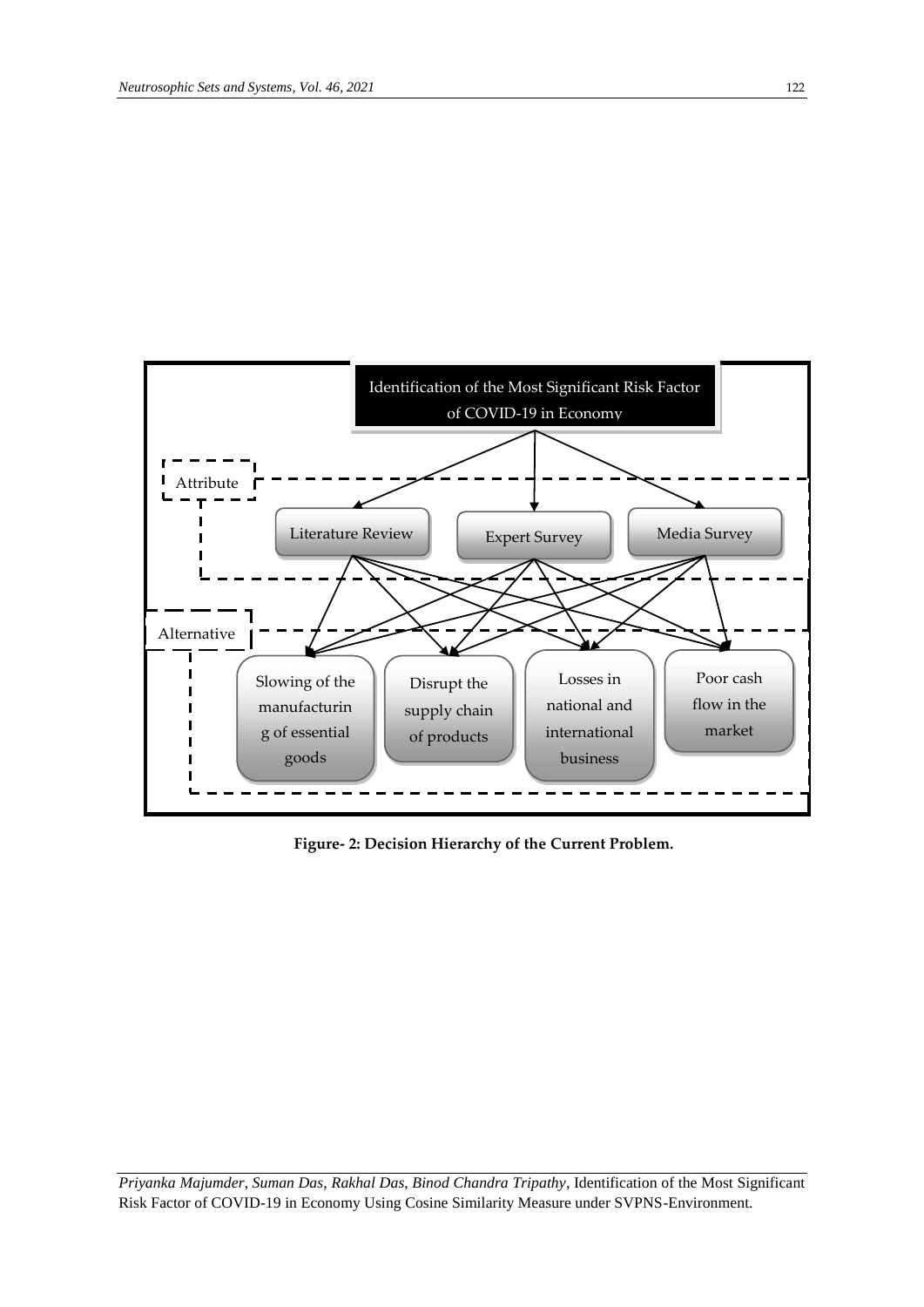The proposed MADM strategy is presented as follows:

By using the evaluation information for all alternatives given by the decision makers, we prepare the decision matrix as follows:

#### **Table-1:**

|                | A <sub>1</sub>            | A <sub>2</sub>            | $A_3$                     |
|----------------|---------------------------|---------------------------|---------------------------|
| $U_1$          | (0.9, 0.1, 0.1, 0.2, 0.1) | (1.0, 0.2, 0.0, 0.0, 0.1) | (1.0, 0.0, 0.1, 0.2, 0.2) |
| $U_2$          | (0.8, 0.2, 0.1, 0.0, 0.0) | (0.9, 0.0, 0.1, 0.0, 0.1) | (0.8, 0.1, 0.0, 0.1, 0.1) |
| $U_3$          | (1.0, 0.2, 0.2, 0.1, 0.1) | (0.8, 0.2, 0.2, 0.1, 0.1) | (0.9, 0.3, 0.2, 0.1, 0.0) |
| $U_4$          | (0.9, 0.1, 0.1, 0.0, 0.2) | (0.9, 0.1, 0.1, 0.1, 0.1) | (1.0, 0.0, 0.1, 0.2, 0.1) |
| U <sub>5</sub> | (1.0, 0.2, 0.2, 0.1, 0.0) | (0.9, 0.1, 0.2, 0.0, 0.1) | (1.0, 0.2, 0.2, 0.2, 0.0) |

Now, by using eq. (3) & eq. (4), we get the weights *w*<sup>1</sup> = 0.3362989, *w*<sup>2</sup> = 0.3345196, and *w*<sup>3</sup> = 0.3291815.

The positive ideal alternative *I* have been formed using eq. (5) & eq. (6), which was shown in Table-2. **Table-2:**

|                           |                           | Aз                        |
|---------------------------|---------------------------|---------------------------|
| (1.0, 0.2, 0.1, 0.0, 0.0) | (1.0, 0.2, 0.0, 0.0, 0.1) | (1.0, 0.3, 0.0, 0.1, 0.0) |

Now, by using eq. (7), we calculate the accumulated measure values of each alternative *U*1, *U*2, *U*3, *U*4, and *U*<sup>5</sup> as follows:

 $P_{AMF}(U_1) = 0.0496014196;$ 

 $P_{AMF}(U_2) = 0.0040071176;$ 

 $P_{AMF}(U_3) = 0.0070106764;$ 

 $P_{AMF}(U_4) = 0.011291815;$ 

 $P_{AMF}(U_5) = 0.0059822066.$ 

Here, the order of the accumulated measure values is  $P_{AMF}(U_1) > P_{AMF}(U_4) > P_{AMF}(U_3) > P_{AMF}(U_5)$ (*U*2). Therefore, the alternative *U*<sup>2</sup> i.e., "**disrupt the supply chain of products**" is the most significant risk factor of COVID-19 in the economy.

#### **6. Conclusions:**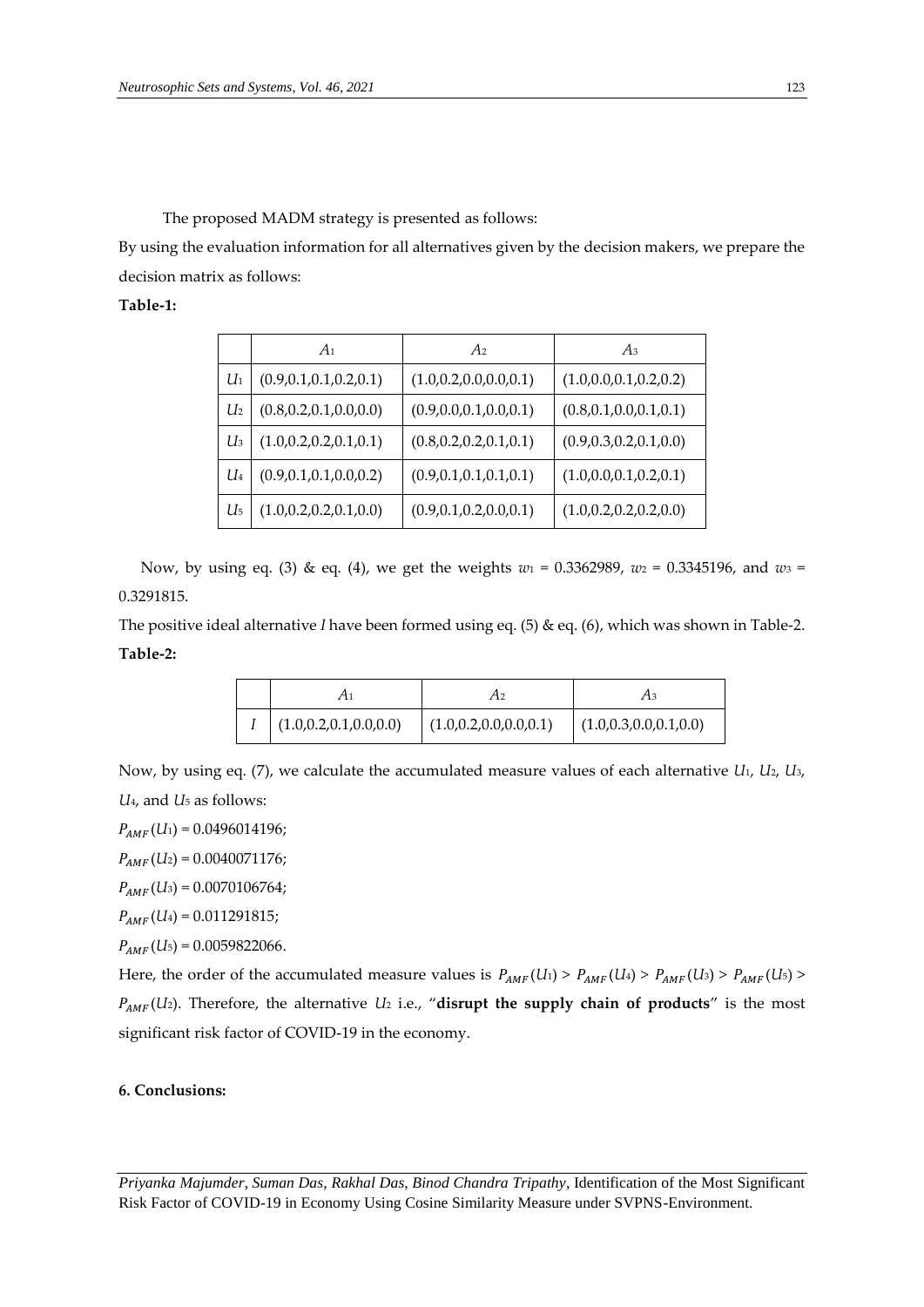In the article, we have established a MADM strategy based on SVPNCSM of similarities between two SVPNSs under the SVPNS environment. Further, we have validated our proposed MADM strategy by solving an illustrative real world numerical example to demonstrate the effectiveness and usefulness of the proposed MADM strategy.

Further, it is hoped that, the proposed MADM strategy can also be used to deal with other decision-making problems such as tender selection [11], weaver selection [15], logistic center location selection [32, 33], medical diagnosis [34, 35], fault diagnosis [46, 47], etc.

**Conflict of Interest:** The authors declare that they have no conflict of interest.

#### **References:**

- 1. Acter, T., Uddin, N., Das, J., Akhter, A., Choudhury, T.R., & Kim, S. (2020). Evolution of severe acute respiratory syndrome coronavirus 2 (SARS-CoV-2) as coronavirus disease 2019 (COVID-19) pandemic: A global health emergency. *Science of the Total Environment*, 138996.
- 2. Ahmad, S., Mehfuz, S., Beg, J., Khan, N.A., & Khan, A.H. (2021). Fuzzy Cloud Based COVID-19 Diagnosis Assistant for identifying affected cases globally using MCDM. *Materials Today: Proceedings*.
- 3. Alkan, N., & Kahraman, C. (2021). Evaluation of government strategies against COVID-19 pandemic using q-rung orthopair fuzzy TOPSIS method. *Applied Soft Computing*, 107653.
- 4. Aydin, N., & Seker, S. (2021). Determining the location of isolation hospitals for COVID-19 via Delphi‐based MCDM method. *International Journal of Intelligent Systems*, 36(6), 3011-3034.
- 5. Biswas, P., Pramanik, S., & Giri, B.C. (2014). Entropy based grey relational analysis method for multi-attribute decision making under single valued neutrosophic assessments. *Neutrosophic Sets and Systems*, 2, 102-110.
- 6. Campbell D, Bannock. 'Unlike Anything Seen in Peacetime': NHS Prepares for Surge in Covid-19 Cases;2020[.https://www.theguardian.com/world/2020/mar/13/-unlike-anything-seen-in-p](https://www.theguardian.com/world/2020/mar/13/-unlike-anything-seen-in-)eaceti me-nhs-prepares-for-surge-in-covid-19-coronavirus-cases.
- 7. Cássaro, F.A., & Pires, L.F. (2020). Can we predict the occurrence of COVID-19 cases? Considerations using a simple model of growth. *Science of the Total Environment*, 138834.
- 8. Chakraborty, I., & Maity, P. (2020). COVID-19 outbreak: Migration, effects on society, global environment and prevention. *Science of the Total Environment*, 138882.
- 9. Das, S. (2021). Neutrosophic Supra Simply Open Set and Neutrosophic Supra Simply Compact Space. *Neutrosophic Sets and Systems*, 43, 105-113.
- 10. Das, S., Das, R., Granados, C., & Mukherjee, A. (2021). Pentapartitioned Neutrosophic *Q*-Ideals of *Q*-Algebra. *Neutrosophic Sets and Systems*, 41, 52-63.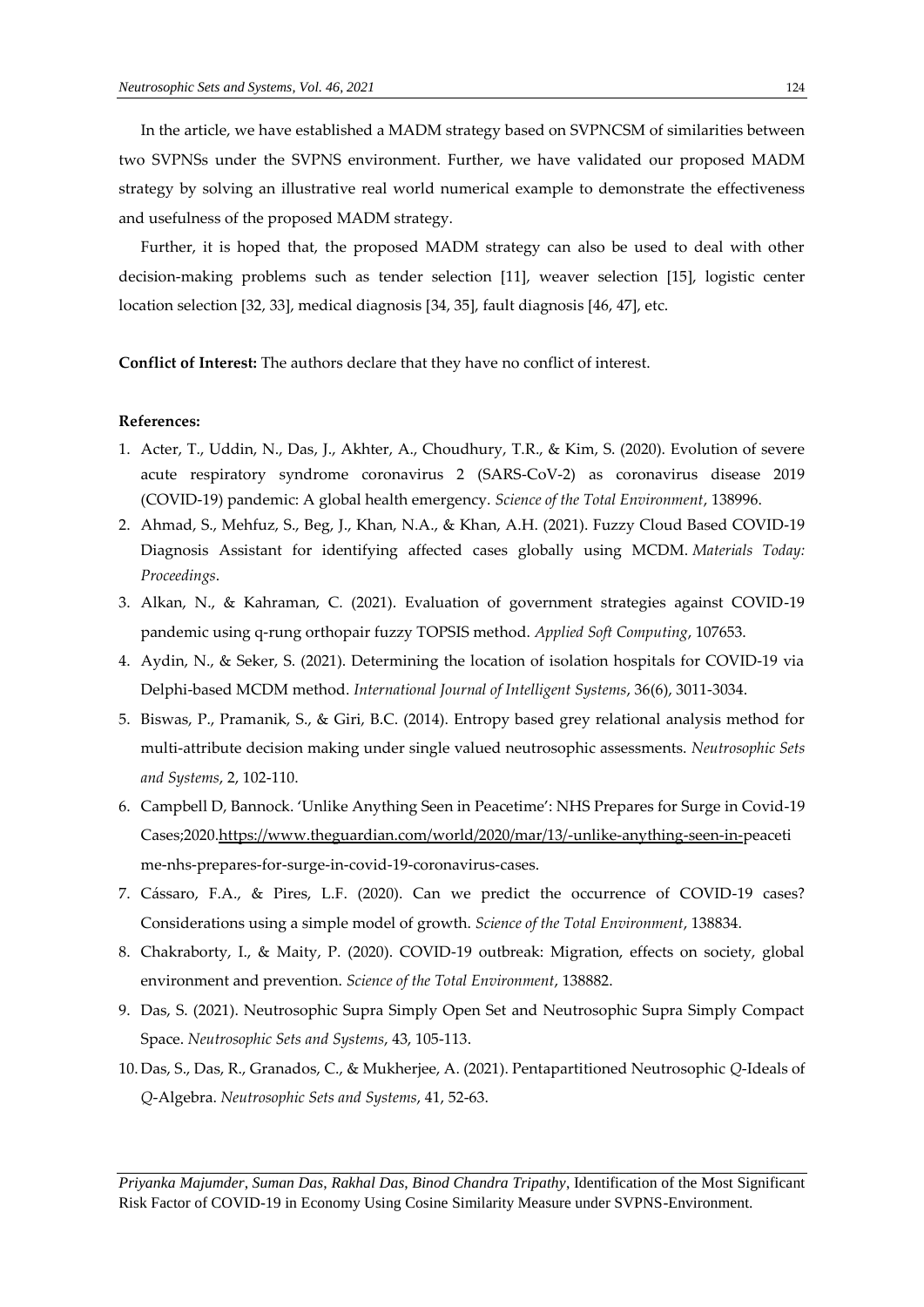- 11. Das, S., Das, R., & Tripathy, B.C. (2020). Multi-criteria group decision making model using single-valued neutrosophic set. *LogForum*, 16(3), 421-429.
- 12. Das, S., Shil, B., & Pramanik, S. SVPNS-MADM strategy based on GRA in SVPNS Environment. *Neutrosophic Sets and Systems*, In Press.
- 13. Das, S., Shil, B., & Tripathy, B.C. (2021). Tangent Similarity Measure Based MADM-Strategy under SVPNS-Environment. *Neutrosophic Sets and Systems*, 43, 93-104.
- 14. Das, R., Smarandache, F., & Tripathy, B.C. (2020). Neutrosophic Fuzzy Matrices and Some Algebraic Operations. *Neutrosophic Sets and Systems*, 32, 401-409.
- 15. Dey, P.P., Pramanik, S., & Giri, B.C. (2015). An extended grey relational analysis based interval neutrosophic multi attribute decision making for weaver selection. *Journal of New Theory*, 9, 82-93.
- 16. European Council, Council of the European Union. Report on the comprehensive economic policy response to the COVID-19 pandemic, [https://www.consilium.europa.eu/en/press/](https://www.consilium.europa.eu/en/press/%20press-releases/2020/04/09/report-)  [press-releases/2020/04/09/report-o](https://www.consilium.europa.eu/en/press/%20press-releases/2020/04/09/report-)n-the-comprehensive-economic-policy-response-to-the-covid-19-pandemic/(2020, accessed 25 May 2020).
- 17. Ferguson, N., Laydon, D., Nedjati-Gilani, G., Imai, N., Ainslie, K., Baguelin, M., & Dighe, A. (2020). Report 9: Impact of non-pharmaceutical interventions (NPIs) to reduce COVID19 mortality and healthcare demand.
- 18. Haleem, A., Javaid, M., & Vaishya, R. (2020). Effects of COVID-19 pandemic in daily life. *Current medicine research and practice*, 10(2), 78.
- 19.Jin, Y.H., Cai, L., Cheng, Z.S., Cheng, H., Deng, T., Fan, Y.P., & Wang, X.H. (2020). A rapid advice guideline for the diagnosis and treatment of 2019 novel coronavirus (2019-nCoV) infected pneumonia (standard version). *Military Medical Research*, *7*(1), 1-23.
- 20. Mahapatra, R., Samanta, S., & Pal, M. (2021). Generalized neutrosophic planar graphs and its application. *Journal of Applied Mathematics and Computing*, 65, 693-712.
- 21. Mahapatra, R., Samanta, S., Pal, M., Lee, J.G., Khalid, S.K., Naseem, U., & Bhadoria, R.S. (2021). Colouring of COVID-19 Affected Region Based on Fuzzy Directed Graphs. *Computers*, *Materials & Continua*, 68(1), 1219-1233.
- 22. Mahapatra, R., Samanta, S., Pal, M., & Xin, Q. (2020). Link Prediction in Social Networks by Neutrosophic Graph. *International Journal of Computational Intelligence Systems*, 13(1), 1699-1713.
- 23. Majumder, P. (2021). Daily confirmed cases and deaths prediction of novel coronavirus in Asian continent Polynomial Neural Network. In *Biomedical Engineering Tools for Management for Patients with COVID-19* (pp. 163-172). Academic Press.
- 24. Majumder, P., Biswas, P., & Majumder, S. (2020). Application of New TOPSIS Approach to Identify the Most Significant Risk Factor and Continuous Monitoring of Death of COVID-19. *Electronic Journal of General Medicine*, 17(6).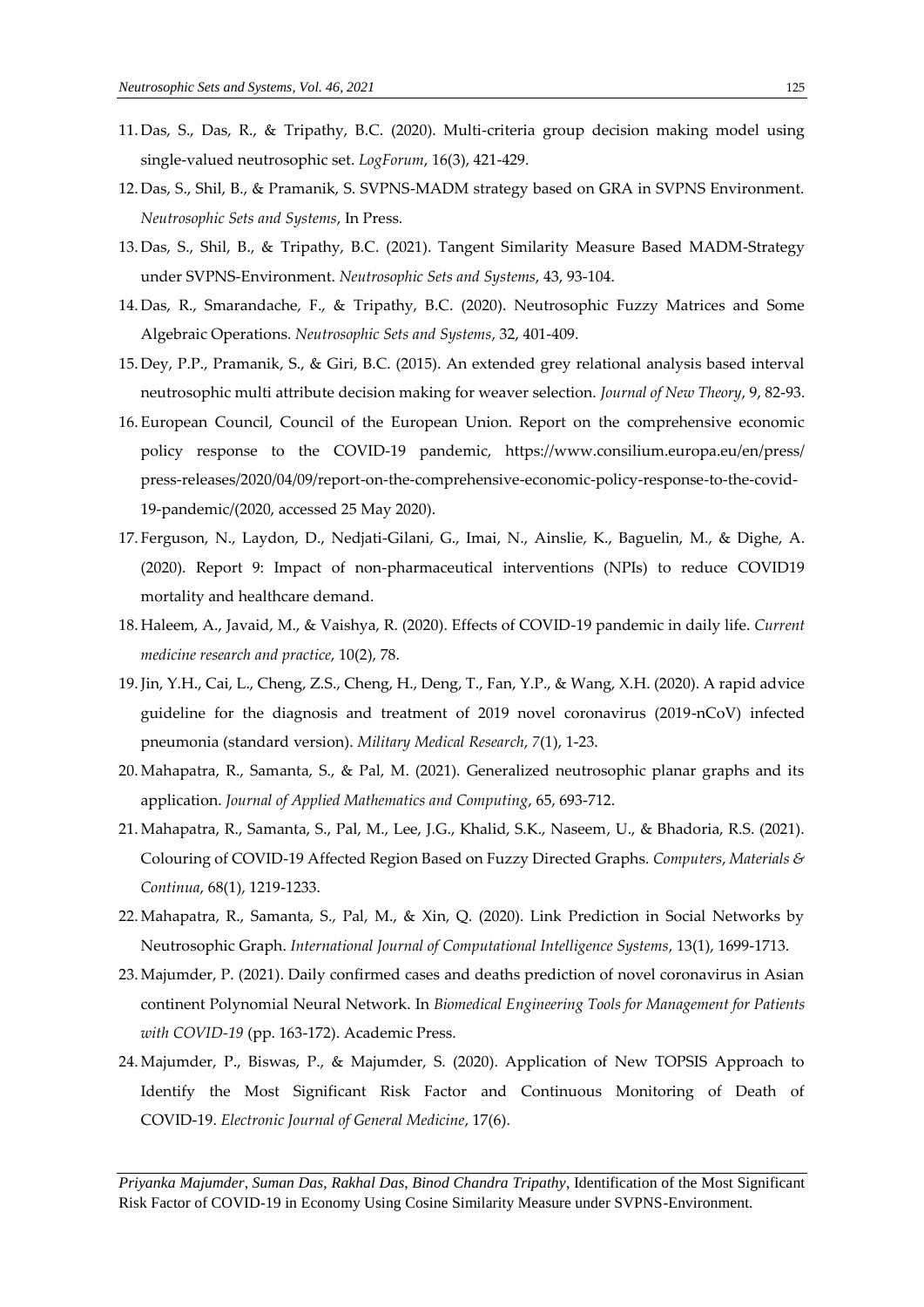- 25. Mallick, R., & Pramanik, S. (2020). Pentapartitioned neutrosophic set and its properties. *Neutrosophic Sets and Systems*, 36, 184-192.
- 26. Ministry of Health, Covid 19 (2020)[, https://covid19.saglik.gov.tr/.](https://covid19.saglik.gov.tr/)
- 27. Mondal, K., & Pramanik, S. (2015). Neutrosophic tangent similarity measure and its application to multiple attribute decision making. *Neutrosophic sets and systems*, 9, 80-87.
- 28. Mondal, K., Pramanik, S., & Giri, B.C. (2018). Interval neutrosophic tangent similarity measure based MAMD strategy and its application to MAMD problems.*Neutrosophic sets and systems*, 19, 47-53.
- 29. Mondal, K., Pramanik, S., & Giri, B.C. (2018). Single valued neutrosophic hyperbolic sine similarity measure based MADM strategy. *Neutrosophic Sets and Systems*, 20, 3-11.
- 30. Mondal, K., Pramanik, S., & Smarandache, F. (2016). Role of neutrosophic logic in data mining. *New Trends in Neutrosophic Theory and Application*. Pons Editions, Brussels, 15-23.
- 31. Nguyen, P.H., Tsai, J.F., Nguyen, H.P., Nguyen, V.T., & Dao, T.K. (2020). Assessing the Unemployment Problem Using A Grey MCDM Model under COVID-19 Impacts: A Case Analysis from Vietnam. *The Journal of Asian Finance, Economics, and Business*, *7*(12), 53-62.
- 32. Pramanik, S., Dalapati, S., & Roy, T.K. (2016). Logistics center location selection approach based on neutrosophic multicriteria decision making. *New Trends in Neutrosophic Theory and Application*. Pons Editions, Brussels, 161-174.
- 33. Pramanik, S., Dalapati, S., & Roy, T.K. (2018). Neutrosophic multi-attribute group decision making strategy for logistic center location selection. *Neutrosophic Operational Research*, Vol. III. Pons Asbl, Brussels, 13-32.
- 34. Pramanik, S., & Mondal, K. (2015). Cosine similarity measure of rough neutrosophic sets and its application in medical diagnosis. *Global Journal of Advanced Research*, 2(1), 212-220.
- 35. Pramanik, S., & Mondal, K. (2015). Cotangent similarity measure of rough neutrosophic sets and its application to medical diagnosis. *Journal of New Theory*, 4, 464-471.
- 36.Raza Hashmi, M., Riaz, M., & Smarandache, F. m-polar Neutrosophic Generalized Weighted and m-polar Neutrosophic Generalized Einstein Weighted Aggregation Operators to Diagnose Coronavirus (COVID-19). *Journal of Intelligent & Fuzzy Systems*, (Preprint), 1-21.
- 37.Read, J.M., Bridgen, J.R., Cummings, D.A., Ho, A., & Jewell, C.P. (2020). Novel coronavirus 2019-nCoV: early estimation of epidemiological parameters and epidemic predictions. *MedRxiv*.
- 38. Saadat, S., Rawtani, D., & Hussain, C.M. (2020). Environmental perspective of COVID-19. *Science of The Total Environment*, 138870.
- 39. Saglietto, A., D'Ascenzo, F., Zoccai, G.B., & De Ferrari, G.M. (2020). COVID-19 in Europe: the Italian lesson. *Lancet*, 395(10230), 1110-1.
- 40. Smarandache, F. (1998). A unifying field in logics, neutrosophy: neutrosophic probability, set and logic. Rehoboth, *American Research Press*.

*Priyanka Majumder*, *Suman Das*, *Rakhal Das*, *Binod Chandra Tripathy*, Identification of the Most Significant Risk Factor of COVID-19 in Economy Using Cosine Similarity Measure under SVPNS-Environment.